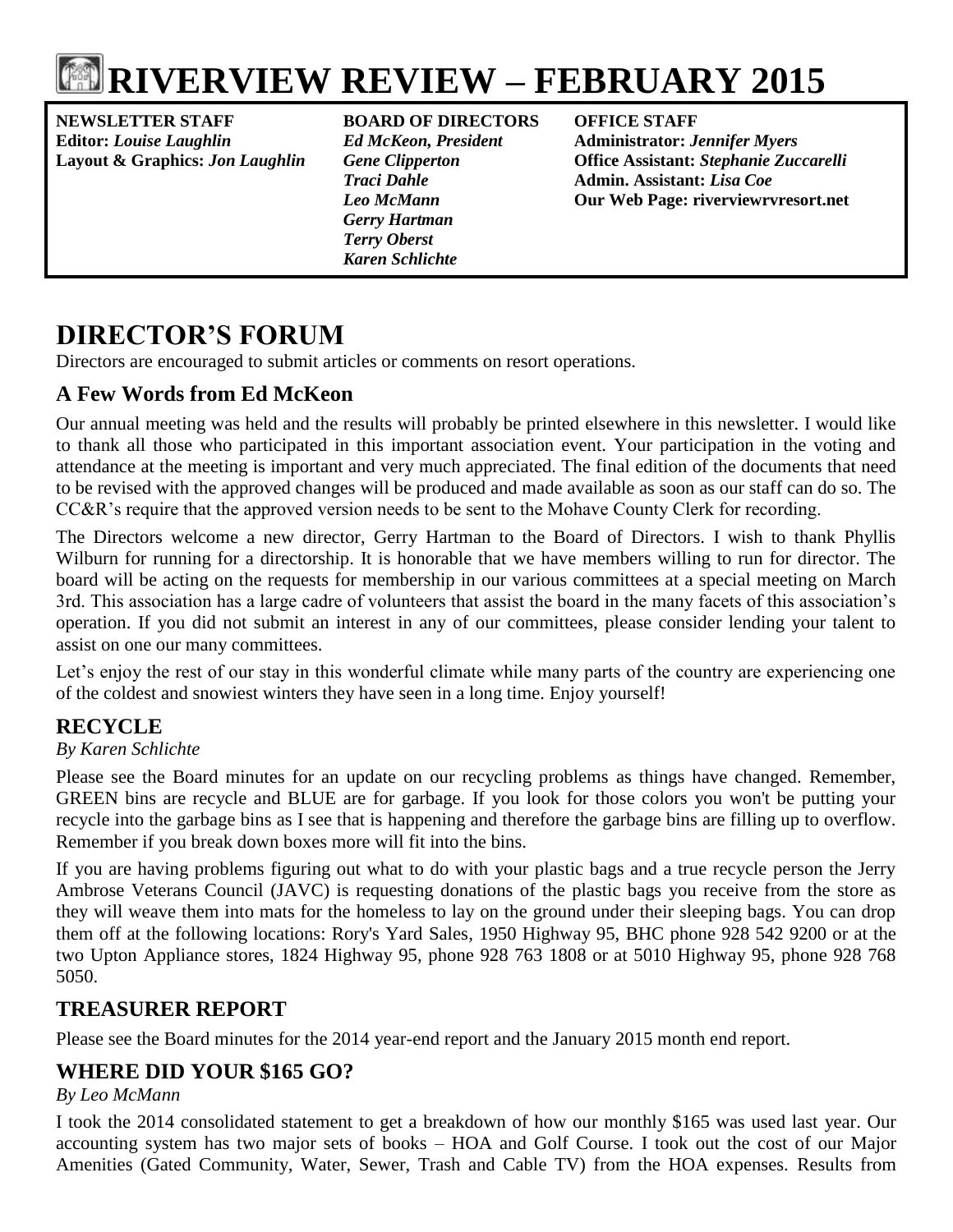taking the income and expenses for each category were: The HOA lost (or cost) us \$579k and the Golf Course lost (or cost) us \$96k and our Major Amenities cost us \$538k.

Our monthly assessment of \$165 was allocated:

- \$69.24 to HOA expenses
- \$64.37 to Major Amenities
- \$11.45 to Golf Course expenses
- \$16.25 to Reserve Fund\*
- \$5.33 EOY balance carried forward to 2015
- - \$1.63 profit from RV Storage

Expenses for the HOA include the maintenance of the Common Area (excluding the Golf Course), maintenance and repair of amenities like the Swimming Pool, Tennis Courts, Pickleball Court, Exercise room, and Craft room. It also includes the cost for projects like rocks, trees, bells in the belfry, Dog Park.

Expenses for the Golf Course include the Pro-Shop Lounge, grass seed, fertilizer, and staff to do daily maintenance to the grass, greens and trees. The Golf Course had record revenues of \$175k.

Expenses for Major Amenities includes cost of water, sewer, trash for each lot and the HOA common area (excluding the Golf Course. The gated community and cable TV cost are for the entire complex).

\*The Reserve Fund is for the payment of major repairs, Last year we used \$367k from the reserve for major repairs – the new roof on the Community Center was the big item. If we did not have a reserve fund we would have had to do a special assessment to all lot owners to pay for the new roof last year.

The above figures can be used as 'food for thought' or 'fuel for the fire'. If you would like a more detailed explanation stop by Lot 52 or catch me running around the park. I would be happy to explain the figures.

### **STEPHANIE'S REPORT**

*Get Well Wishes To:*

|                                                                          | We extend our condolences to the family members of residents who have passed away. |
|--------------------------------------------------------------------------|------------------------------------------------------------------------------------|
|                                                                          |                                                                                    |
|                                                                          |                                                                                    |
|                                                                          |                                                                                    |
| We extend our condolences to the residents who have lost family members. |                                                                                    |
| The Erickson Granddaughter Lot#128                                       |                                                                                    |

Thanks again to the residents for their donations #574 Runkle, Jim & Pat, #479 Oberst, Terry & Sherry #460 Reinbolt, Gary & Dee, #604, Brown, Dave & Donna #318, Morton, Bruce& Barbara #581 Suski, Joseph & Diane, #426 Thrasher, Ray & Jan, #30 Holbrook, Nick & Glenda #659 Walk Dave & Geneal, all donated to the candy & popcorn fund for the counter.

### **For you information…**

Current magazines are welcome in the library; please take older issues to recycling Please return all DVD's & Video Tapes.

### **2015 ELECTION RESULTS**

*Nancy Willson, Election Committee Chairperson*

CC&R's

Yes - 425 no - 77 Passed

By-Law Articles: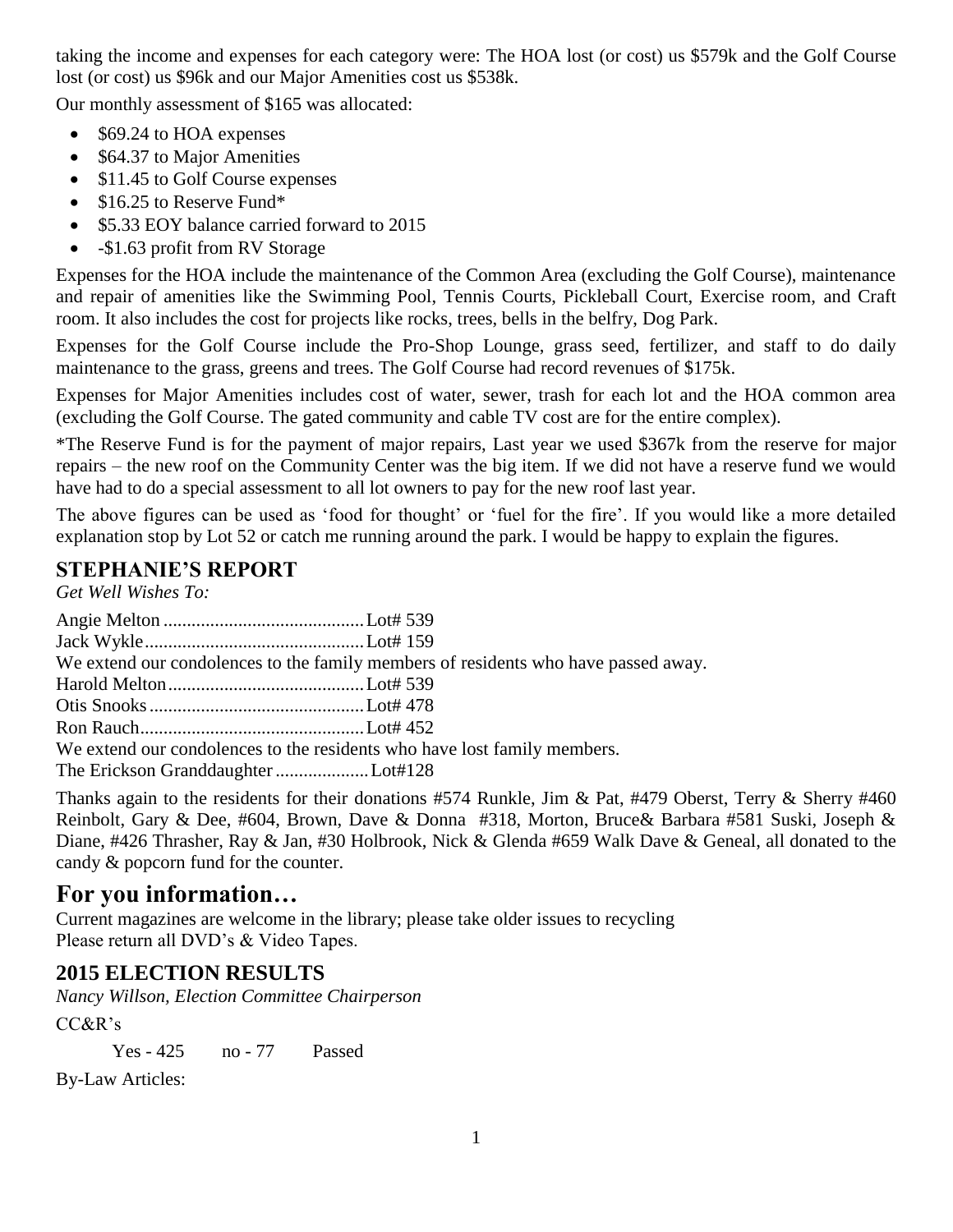4.1.5 yes - 281 no - 232 Passed

Article 4.1.5 currently is as follows: 4.1.5 Directors shall serve no more than two (2) consecutive terms. The proposal is to remove this article.

4.1.6 yes - 226 no - 292 Failed

Article 4.1.6 currently is as follows: 4.1.6 Directors shall serve no concurrently with any relative (a person connected by origin or affinity) or members of their household. The proposal is to remove this article.

4.2.2 yes - 386 no - 115 Passed

Article 4.2.2 currently is as follows: 4.2.2 voting. Elections of the Board of Directors Members by the Association Membership shall be by secret written ballot. The proposal is to revise this article as follows: Article 4.2.2 Voting. All member voting shall comply with the provisions of A.R.S. 33-1812, as amended from time-to-time.

Board of Directors Gerry Hartman 346 Leo McMann 334 Phyllis Wilburn 253

425 Paper Ballots returned 99 Electronic Ballots returned 4 Ballots returned with no signature for a total of 528 ballot return.

Just a little FYI, 21 ballots were refused, 7 residents in nursing homes, 6 residents deceased and 135 ballots were not returned.

Thanks to the Election Committee, Kathy Holmes, Sherry Oberst, Diane Osborne, Ann Scharich, Karen Palmer, Rose McGlynn, Sandi Gaisbauer, Marion McKeon, the Tabulators Florence Cook, Mary Michael, Maggie Brown and Lezlie Grosz.

In closing I want to thank all the Resort Members who took the time to return their ballots or voting on line. You made your voice heard the way it should be by VOTING.

### **SAFETY AND SECURITY**

*By Carol Johnson, chairperson*

Your winter check list:

Night walk: visible clothing, flashlight, cell phone Name tag information on you.

Name, Lot Number and ICE number.

#### **Emergency numbers:**

Riverview Office =  $(928)$  758-5950 Local land line  $= 911$ Out of Arizona cell =  $(928)$  763-1999

Front gate =  $(928)$  758-7234 **Sign up at the Clubhouse for the following classes:**

Gun Safety AARP Safe Driving Cardiac Pulmonary Resuscitation (CPR) Automatic External Defibrillation (AED)

You are as safe as you make yourself.

Think ahead and be prepared.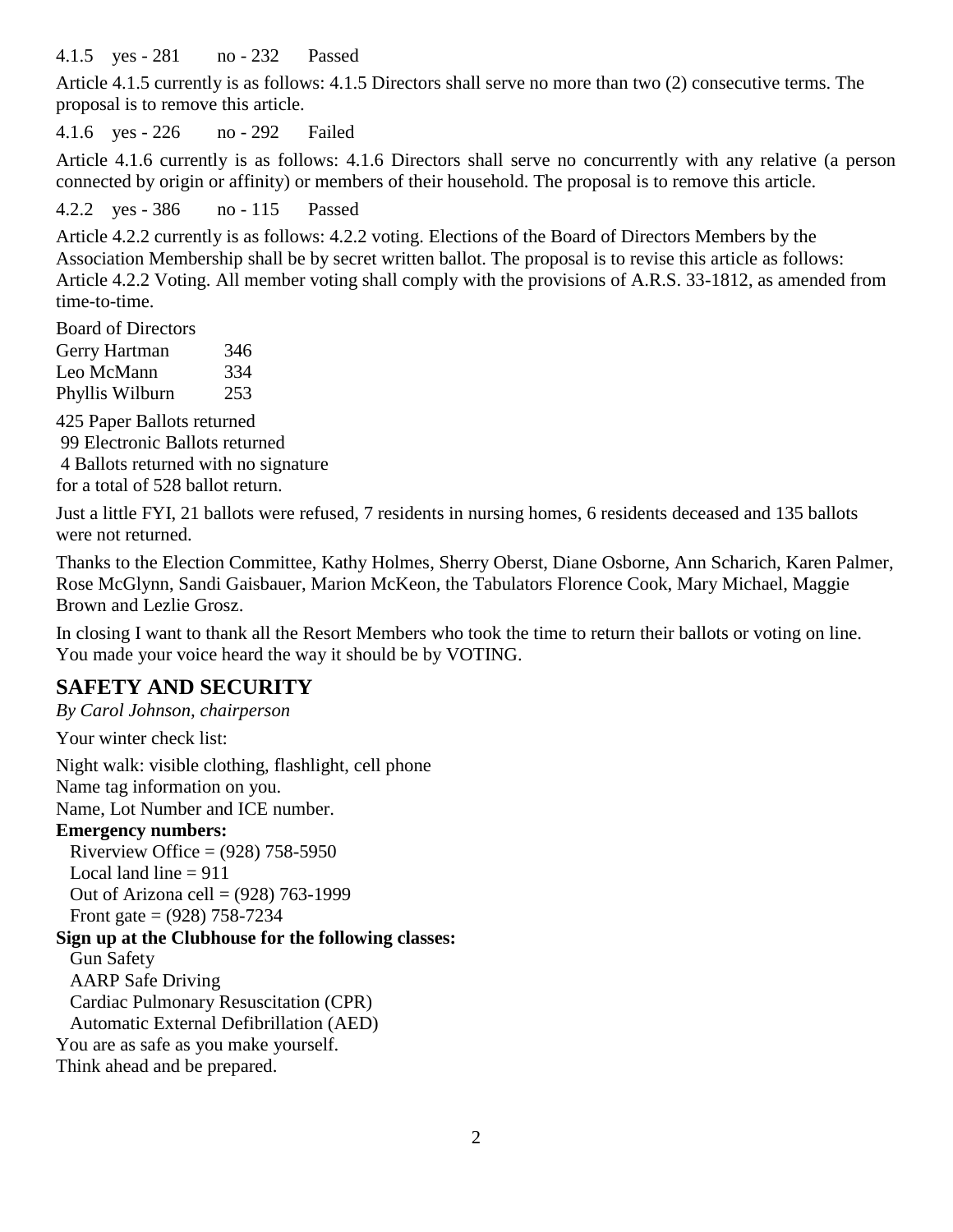### **ADMINISTRATOR'S REPORT**

#### *By Jennifer Myers*

We have so many unpaid volunteers here at Riverview, from the Board of Directors to the committees to the volunteers at the golf course and Proshop. Without all of you, things would be much different. A big round of applause to you all!!!

A few reminders for the gate: Please place parking stickers in the lower left side of your windshield so the officer at the gate can see it. If you are expecting a guest, vendor or contractor, please notify the gate with approximate time of arrival and how long they will be here, if known. This also includes food vendors such as pizza delivery.

There is a form in the laundry room to list the washers and dryers that are not working. Please list the number of the machine as well as the issue, for example, washer not filling, didn't start, doesn't heat, etc. This will help us when we call the company for service.

At your request, we have placed a mop and mop bucket in the pool restrooms. If you are able to mop up some of the water that is dripped, it would make it much safer. But remember, that is a slippery area and one should always walk with caution in any pool area.

The water machines were out of service for a few days and for that we apologize. Seems the pump went out on both the pool water machine as well as the one by the mail room. It took a couple of days to get the parts shipped, but thanks to John, maintenance supervisor, they are now up and running.

I'd like to thank you for your patience while Epcor was working on the water on Tuesday February 24<sup>th</sup>. We had announced that it would be off for approximately an hour because that is the time allotment that Epcor had given us. However, it was off much longer and we apologize for that, but unfortunately, it was beyond our control. Hopefully, that won't happen again any time soon!

Pet owners, please remember that there are rules posted at the dog area and it is very much appreciated if the pet's owner abides by these rules. Sometimes we walk by a sign so much that eventually we don't even see it anymore. Please take the time and remind yourself of these rules.

The weather is beautiful so get out and golf, swim and play!

### **FROM THE GOLF COURSE**

### *By Doreen Hansen*

March is a very busy month at the golf course. Tee times are strongly recommended to ensure you get to play. Please make your tee times at least a day in advance. Calling an hour or two before you want to play doesn't mean you'll get a tee time. We schedule tee times up to two weeks in advance, so please schedule your tee times with as much notice as possible. We hear many people say they don't know what they'll be doing at a certain time or day so do not want to schedule a tee time. If you schedule a tee time at Laughlin Ranch, you know what you will be doing that day at that time – golfing at your tee time at Laughlin Ranch. It is best for you to have a tee time rather than expect to golf on a whim during our busiest months. If you need to cancel, please call so we can open that time up.

Since we are a 9-hole course, we need to know if you plan to play 9 or 18 holes. If you sign up to play 9 and change your mind while on the course, please check in at the Pro Shop. If you sign up for 18, we set a time for you to play through. If you add 9 holes without a scheduled time, your second 9 may back up all the golfers with tee times.

The starting hole on our course is hole number 1. Unless someone in the Pro Shop suggests you start on any other hole, please start your round on hole number 1. If there is a backup at hole number 1, please be patient. It does no good to start on number 7 if there are 5 tee times following you. When you reach number 1, it will back up everyone who has the upcoming tee times.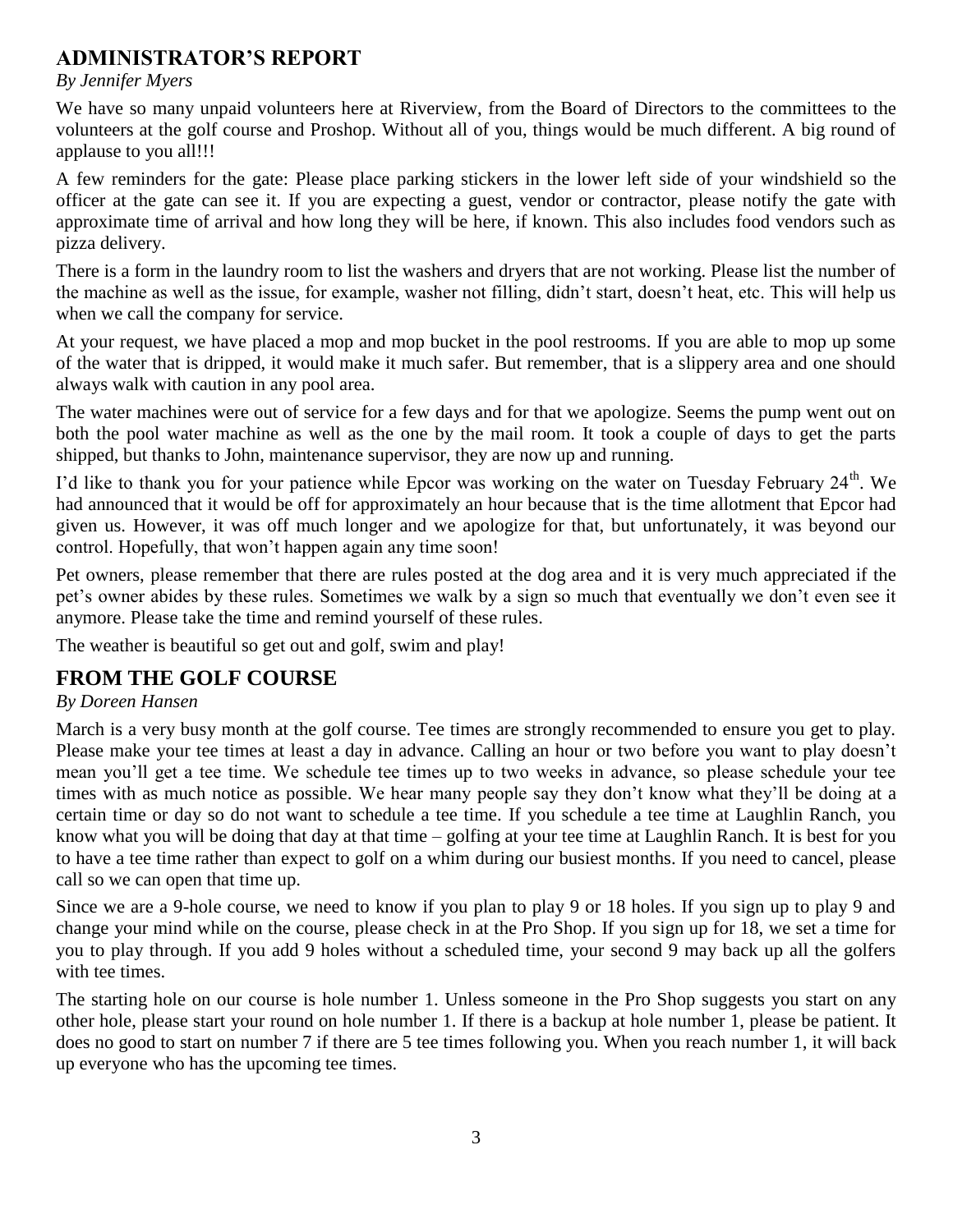If you have a tee time and are on the tee box ready to play, yet someone comes to hole number 1 to play their back 9, they have the "right-of-way" and you need to allow them to play through (as the sign on the bridge states). This may set your tee time back a bit; however, the 18-hole players are allowed to complete their round ahead of you. This is not true for someone who starts their round on hole number 7. If you start on number 7 and come to number 1, please allow the people with tee times to start before you continue with your round. You are NOT playing your back 9…you are only on your fourth hole; therefore, people with tee times waiting to start their round need to be allowed to start their round as scheduled.

If you are using a handicap flag, please adhere to the 90° rule. You should not drive your cart up and down the fairway. The handicap flag allows you to drive to your ball, drive back to the cart path, move forward, drive at 90° to where your ball lands on your next shot, then back to the cart path, etc. Please respect our course enough to follow this rule.

It is a wonderful opportunity we have living on and around a golf course. Our course, however, is a public course. None of us has more "right" to golf here than anyone else. We need to be considerate and welcoming to the public and our fellow residents who golf our course.

Furthermore, *everyone* who golfs needs to sign in at the desk. This is not something we require you to do "just because." There are financial and accounting reasons for this requirement. If you golf after hours, there is a sheet on the wall in the hallway. Please sign it and please pay. At no time is there "free" golf. We have a signup sheet and a drop box located in the hallway for use after hours. If you have a punch card or membership, write your number on the sheet. If you pay cash, write in the amount paid. And, please, DO NOT just walk out on the course from your home in front of other golfers and start your round. Come to the Pro Shop, sign in, and start your round on hole number 1.

The Golf Association meeting and election of officers is scheduled for Thursday, March 19, following the scramble. There are several issues for our next season that need to be addressed and voted on at that time. Even if you do not golf that day, please attend the meeting. If you have suggestions or issues you would like discussed, please bring them to an Association officer several days prior to the meeting. March 19<sup>th</sup> is also our last luncheon for the season – and it's chicken!! It will also be picture day.

The Club Championship dates are Thursday, March 26 and Friday, March 27. More information will be available at the Pro Shop.

### **DESERT RIDERS ATV CLUB**

One of the Weekly Rides

February 6, 2015, was a perfect day for an ATV ride. There were twelve side-by-sides and one quad across Gold Rush from the Casablanca gate at 9:00 ready to roll.

John Asbury was returning from a three week vacation in Florida. Riders who had been on previous rides during John's absence noticed the pace had increased. John will wait for you but doesn't like to wait too long. When we stop for a break and you hear John sing a couple of bars of Rawhide, you know it's time to zip up and load them up or you'll be left in a cloud of dust.

We stopped on a hill east of the Moss Mine where the view is a 360 degree vista. You see the Black Mountains up close, the towers above Oatman, and the sophisticated mining operation taking place at the Moss Mine below you.

As we journeyed onward, the trails became steeper and longer. A couple of the hills are so steep that when you reach the crest, all you see is blue sky. When your eyes locate the trail again the passenger realizes why that bar in front of you is called the "Oh, Sh--!" bar. It's straight down, baby, and the concern of getting sideways is real.

You won't find Mt. Mobley on a government map, but the Desert Riders named it in honor Bob Mobley who is still with us, by the way. Bob drove his RZR to the top a couple of years ago. If you think that didn't require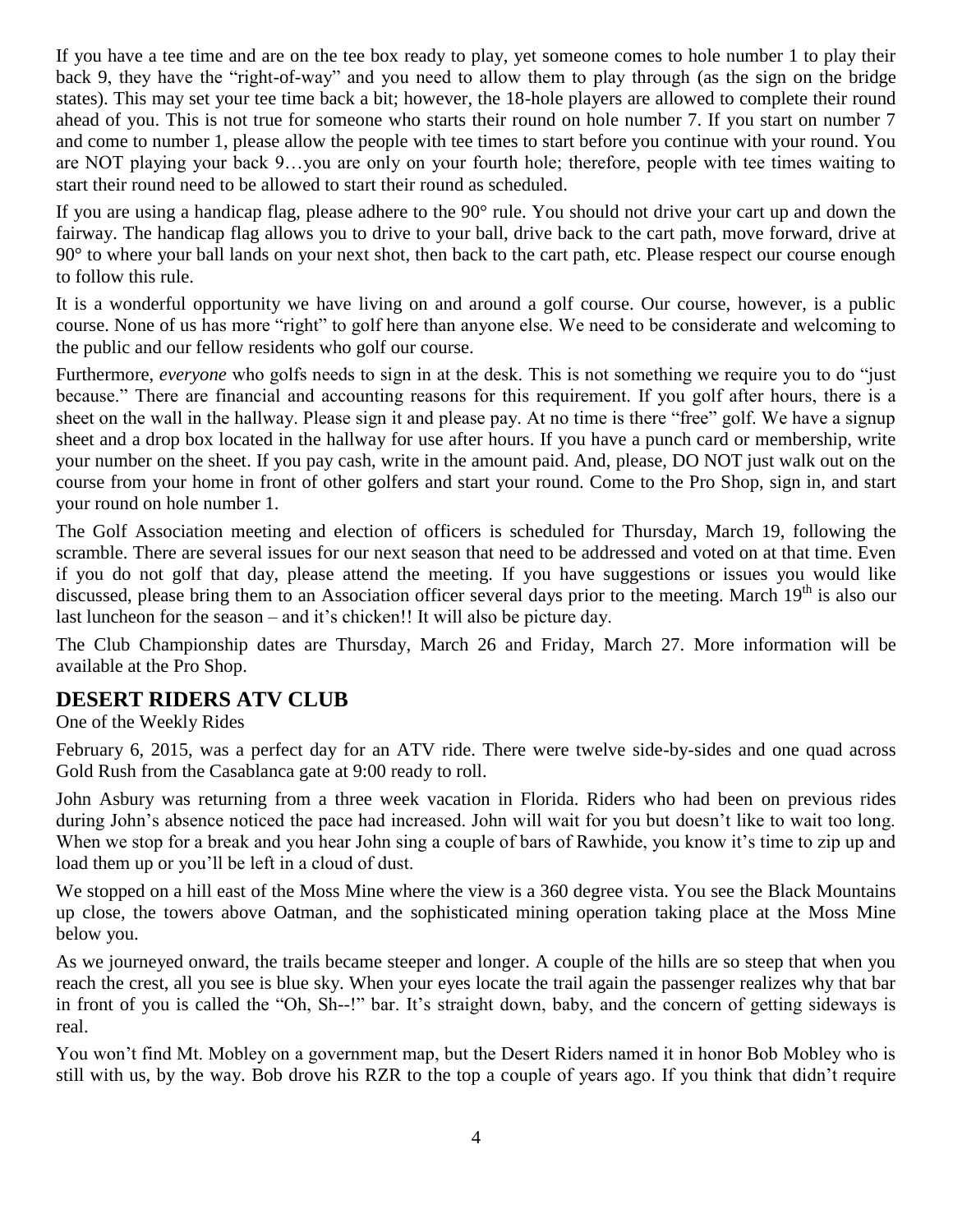guts you haven't been at the base of Mt. Mobley looking up. The path is steep and straight up and I mean, a LONG way up. Like reaching the summit of Mt. Everest. Bob was faced with the hard part...getting down.

We saw several burros and visited a couple of mines that were abandoned decades ago. The burros we saw survive by browsing on Mormon Tea and other shrubs, not alfalfa cubes like the welfare burros of Oatman. When you are at the old mine sites, you can't help thinking about the hardiness of the early day miners. No ice cold beer at the end of their day.

The group on this ride included: Tom and Sharon Cornwall, Larry and Deb McKee, Steve and Bobbie Turner, Bob and Carol Mobley, Dick and Yvette Madsen, John Asbury, Fred Stecker, Lowell Hass, Gerry Carlson, and some friends of Tom and Sharon, Glenn Mikkelson, Jim Flanagan, Neil Hastings, Fred Eakins, and Mike Cooper. Fred Eakins was at the end of the parade to make sure nobody was left behind.

Fred has been riding in this area long before it became popular. He knows all the trails, dead ends, and routes to avoid. You'd be wise to listen to Fred's advice. On today's ride, I thought how much Ron and Kay Rauch and Bob and Karen Hough would have enjoyed this outing. They've been temporarily sidelined. Both couples have been instrumental in starting this club and making it so enjoyable to be a member.

#### **Oatman, Here We Come!**

On March 12th, the women of the Desert Riders will drive side-by-sides or quads to Oatman, many with passengers. They will drive the dusty Silver Creek Road, and when they pull into town, they will cause quite a stir. The last time they made this trip the folks in town gave them a lot of "that-a-girls!" many thumbs up and even two thumbs up. They will have lunch and probably spend some time in town before inhaling more dust on their way back to Riverview. Bobbie Turner and Sharon Cornwall are organizing this event.

### **BOWLING**

#### *By Art Engen*

I can't believe it's the end of Feb. already. Where is the winter going? I guess we are having so much fun we just don't pay any attention to time. Isn't it wonderful?

This is the time to start getting teams for next year lined up, so you will have a place in the league and all the fun we have.

The following is for the last week in February;

1st place team is now O'Leary's and second place team is the Alley Cats

High series handicap for the men is Bill Steele with Laurie Eck for the women.

High scratch game is Bob Pecaut for the men and Debbie Evans for the women.

High series handicap for team goes to Slippery Sliders and high series scratch to Alley Kats. High game handicap goes to Garth Luer for the men and high game scratch to Carolyn Skye for the women.

If you have bowled in the past, or would like to try, please call one of the officers.

### **PATIO SALE**

*By Carol Johnson*

Where has the time gone? Sign up in the Clubhouse lobby for our second annual patio sale.

On March  $7<sup>th</sup>$  between 8 a.m. and 12 noon the sale is for resort residents. The public will be allowed in the resort at 9 a.m. The more you get rid of means more shopping. YES!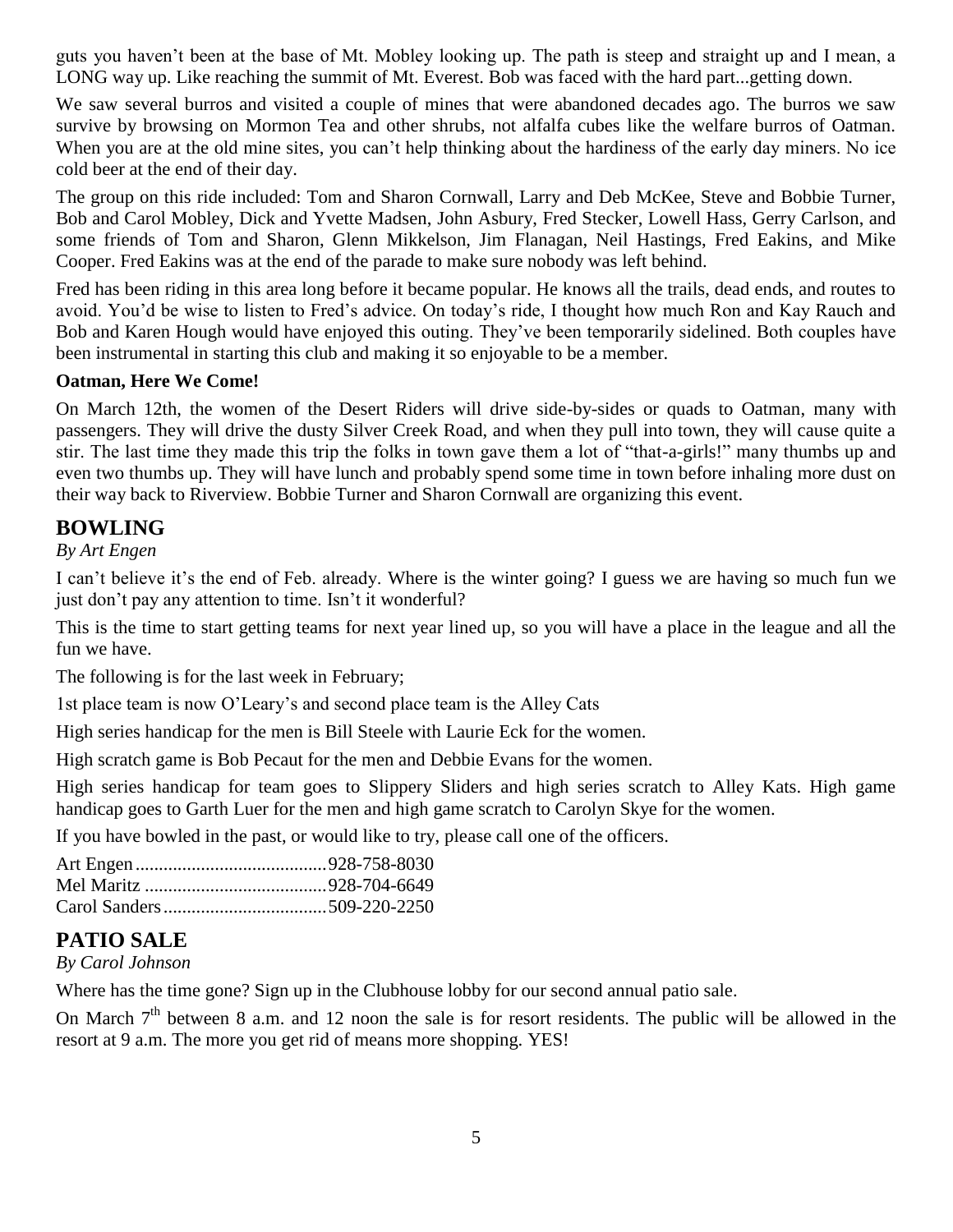The Crisis Center will pick up donations left out on your sidewalk at 1 p.m. Volunteers will pick them up. If you want to take your donations to the tennis court or "West Care" on Hancock Road that would be fine. If you have any questions call Carol Johnson at (206) 719-4580.

### **FOURTH ANNUAL GOLF CLUB CHAMPIONSHIP MARCH 26 TH AND 27TH**

*By Chuck Vanfossan*

\$12 Entry Fee - Women's And Men's Divisions

8 a.m. check in - 8:20 a.m. shotgun start

The format will be a 36 hole individual stroke play. Thursday's play will be with your own or assigned foursome.

Your "flight" or group will be decided on your Thursday's 18 hole score. Your final score will be the two day total. You must be a "Riverview Golf Club" member to participate.

We expect six flights for the Men's Division and three flights for the Women's Division. Each flight will have eight to 10 players and you will only be competing within your flight.

All club members are encouraged to participate and all skill levels are welcome.

A sign-up sheet will be available in the Proshop on March  $12<sup>th</sup>$  and the deadline is March 21st.

#### THERE WILL NOT BE A SCRAMBLE ON THURSDAY MARCH 26TH

### **WOMEN'S GOLF LEAGUE**

January 27 - February 24

Women's Day League Results:

*Tuesday, Jan. 27 – Throw Out Worst Hole*

1 st Place: Norma Hansen (low); Elsie Rodney (middle); Brenda Talbot (high)

2<sup>nd</sup> Place: Sally Soby (low); Sally Barrow (middle); Edith Hansen (high)

3<sup>rd</sup> Place: June Larson (low); Debra Talbot (middle); Donna Daley (high)

4 th Place: Darlene Symes (low); Elaine Chabot (middle)

5<sup>th</sup> Place: Gloria Carbert (low)

Long Putt: Sally Soby (38')

KP: Sandy Heldt

#### *Tuesday, Feb. 3 – Team Score – 1 High 1 Low*

1<sup>st</sup> Place: Mary Shimon, Marcia Shumway, Jean Adams, Gayle Montgomery 2<sup>nd</sup> Place: Billie Moberg, Anita Fiset, Mars Mintz 3<sup>rd</sup> Place: Elaine Chabot, Joanne Winder, Myla Dombroske, Betty Sedgwick 4 th Place: Sally Soby, Jutta Davies, Sally Barrow, Julia Vanfossan 5<sup>th</sup> Place: Janet Kerns, Edith Hansen, Paulette Schwartz, Darlene Symes Long Putt: Betty Sedgwick KP: Shell Wiley *Tuesday, Feb. 10 – Fewest Putts* 1<sup>st</sup> Place: Anita Fiset 2<sup>nd</sup> Place: Jean Adams 3<sup>rd</sup> Place: Doreen Hansen 4<sup>th</sup> Place: Norma Hansen 5<sup>th</sup> Place: Debbie Evans 6<sup>th</sup> Place: Mary Shimon 7<sup>th</sup> Place: Marcia Shumway

8<sup>th</sup> Place: Gail Lozier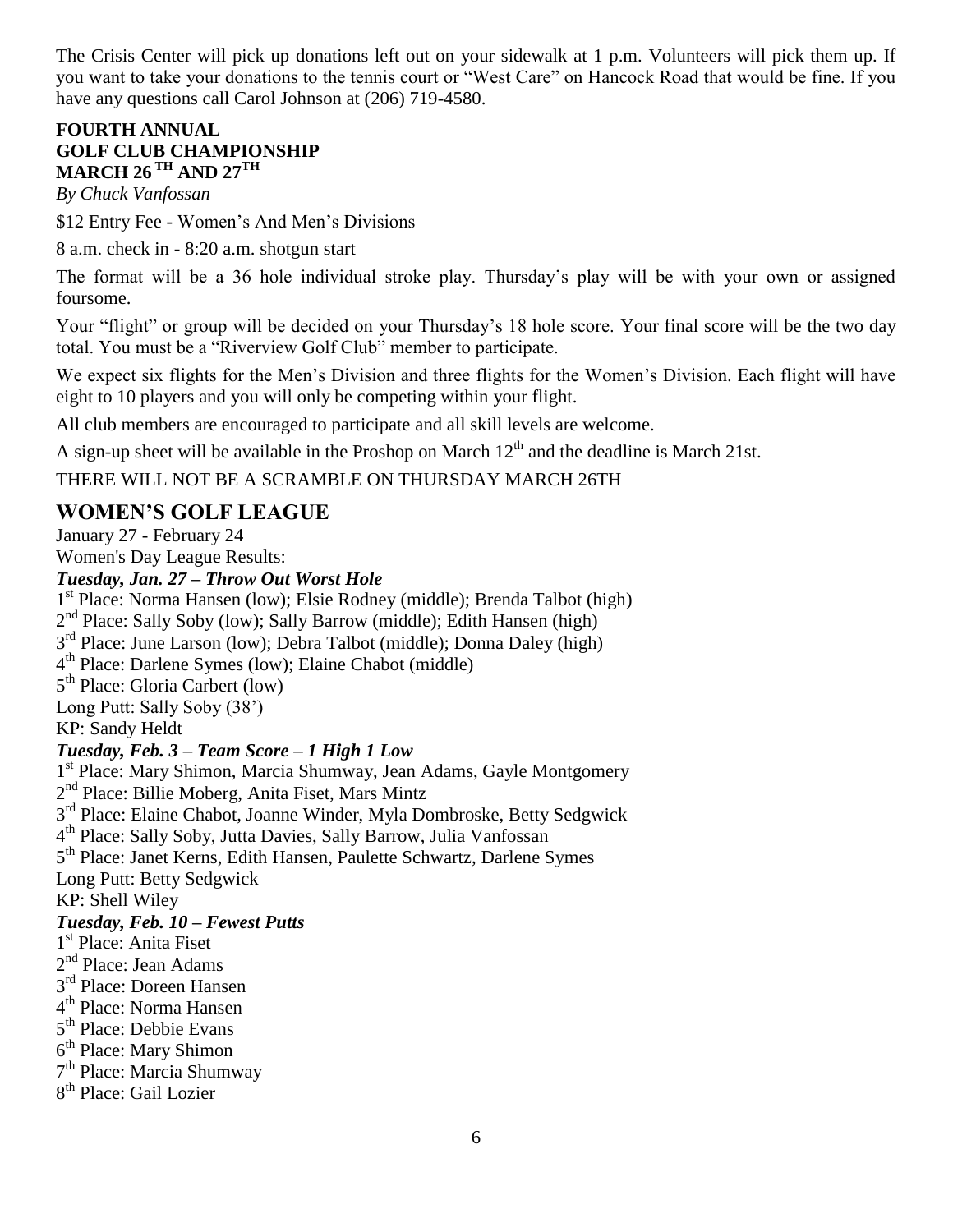9<sup>th</sup> Place: Louise Macnab 10<sup>th</sup> Place: Debbie Talbot 11<sup>th</sup> Place: June Larson Long Putt: Sue Pettibone KP: Sally Soby

#### *Tuesday, Feb. 17 – Team Score (2 lowest scores)*

1<sup>st</sup> Place: Ruth Bangay, Billie Moberg, Joanne Winder, Darlene Symes, Janet Kerns 2<sup>nd</sup> Place: Elsie Rodney, Clara Anderson, Norma Hansen, Sue Pettibone, Anita Fiset 3<sup>rd</sup> Place: Ruby Wheeler, Gloria Carbert, Patty Fry, Debbie Evans, Sally Soby 4 th Place: Annabelle Winfrey, Elaine Chabot, Chris Moland, Barb James, Linda Hixon Long Putt: Brenda Wilson KP: Anita Fiset

### **FEBRUARY LEAGUE RESULTS**

#### **Men's Day, Jan. 28**

1<sup>st</sup> Place: Don Hawley, Jerry Fry, Dennis Davies, Ron Moland 2<sup>nd</sup> Place: Don Gibbons, Milt Miller, Paul Friesen, Leo McMann 3<sup>rd</sup> Place: Bill Robinson, Virgil Symes, Jon Laughlin, Nick Holbrook Long Putt: None KP: Rod Blain

#### **Scramble, Jan. 29**

1<sup>st</sup> Place: Harold Bouse, Nita & Ron Hatcher, Milt Miller, Bob Meier

2<sup>nd</sup> Place: Sally & Bob Soby, Sharlene & Ron Pajak, Dave Acteson

3<sup>rd</sup> Place: Gordon Parlette, Debbie & Mike Ritz, Terry Stonehouse, Gail Lozier

Long Putt: Jerry Fry

Women's KP: Debbie Talbot

Men's KP: Harold Bouse

#### **Men's Day, Feb. 4**

1<sup>st</sup> Place: Ron Moland, Rod Adams, Milt Miller, Paul Talbot, Mike Ritz

2<sup>nd</sup> Place: Bill Robinson, Mike Buttram, Allan Macnab, Dave Shaw, Larry Larson

3<sup>rd</sup> Place: Les Ozero, Terry Stonehouse, Mac Johnson, Leo McMann, Larry Abramson

Long Putt: Les Ozero

Long Putt #6: Ron Hatcher

KP: Tom Hagadone

#### **Scramble, Feb. 5**

1<sup>st</sup> Place: Ron Hansen, Norma Hansen, Debbie Evans, Milt Miller, Dave Baublitz

2<sup>nd</sup> Place: Jean & Rod Adams, Barb & Steve James, Terry Stonehouse

3<sup>rd</sup> Place: Harold Bouse, Phyllis Wilburn, Sami & Jerry Singleton, Terry Oberst

Long Putt: Steve James

Women's KP: Ruth Bangay

Men's KP: Bob Shumway

#### **Men's Day, Feb. 11**

1<sup>st</sup> Place: Ron Hansen, Bill Sharp, Bob Shumway, Florint Morin

2<sup>nd</sup> Place: Chris Peterson, Don Merk, John Larson, Tony Winder

3<sup>rd</sup> Place: Bill Robinson, Ron Hatcher, Harold Bouse, W.D. Allen

Long Putt: Nick Holbrook

KP: Mac Johnson

#### **Scramble, Feb. 12**

1<sup>st</sup> Place: Margit & Don Gibbons, Terry Stonehouse, W.D. Allen, Marian Grigoni 2<sup>nd</sup> Place: Traci & Ken Dahle, Joanne & Tony Winder, Del Cheaters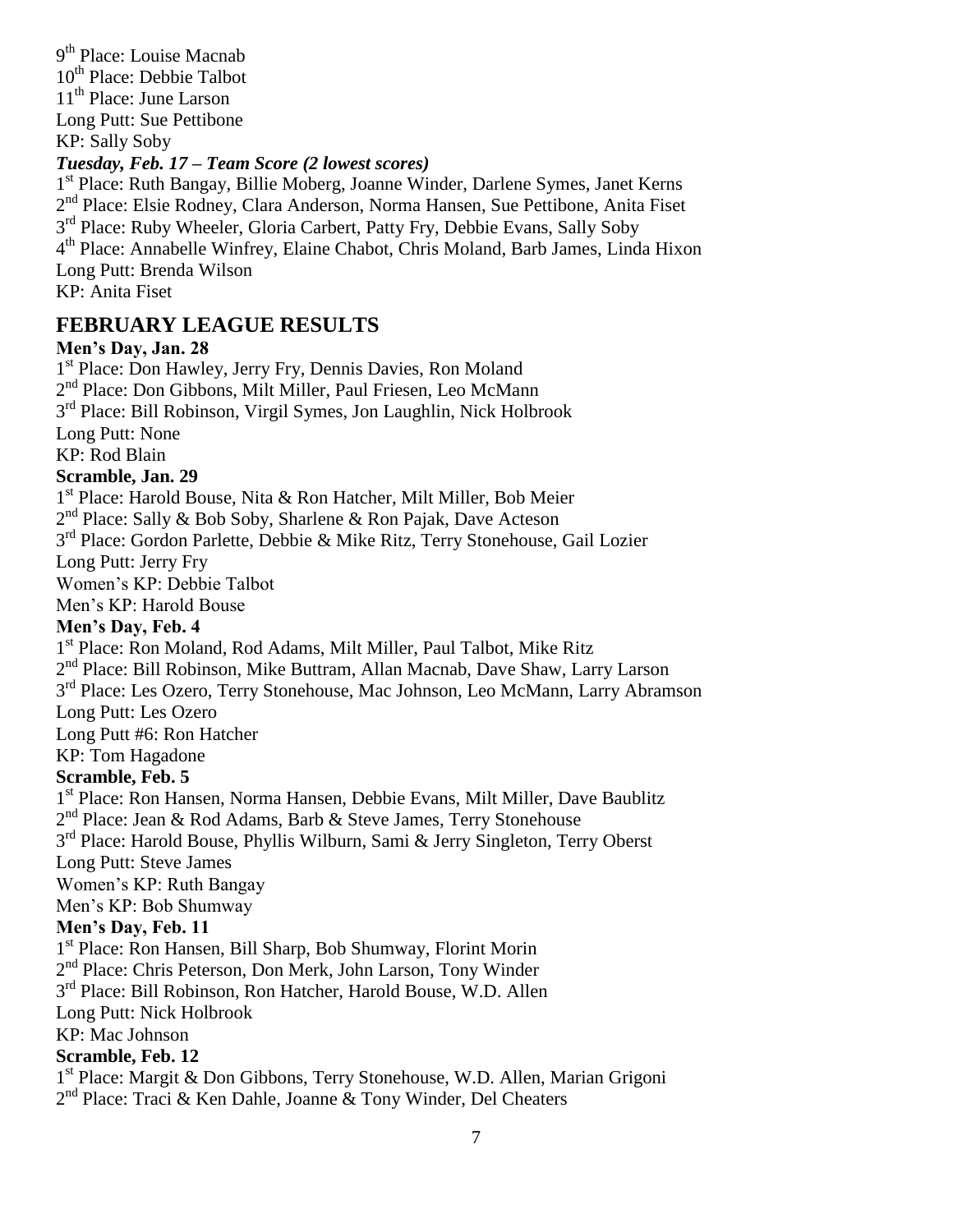3<sup>rd</sup> Place: Myla & Jim Dombroske, Viv & Bill Sharp, Jim Wilson Long Putt: Ron Hatcher Women's KP: Betty Sedgwick Men's KP: Ken Dahle **Men's Day, Feb. 18** 1<sup>st</sup> Place: Rich Keana, Tony Winder, Tom Hagadone, Ray Hoerner, John Montgomery 2<sup>nd</sup> Place: Ron Moland, Terry Oberst, Mike Buttram, Ken Stripling, Jerry Fry 3<sup>rd</sup> Place: Ron Hansen, Don Merk, Ed Hofer, Florent Morin, Ron Hatcher Long Putt: Tom Hagadone KP: Ed Hofer **Scramble, Feb. 19** 1<sup>st</sup> Place: Ken Stripling, Debbie & Mike Ritz, Gary Feasel, Ruby Wheeler 2<sup>nd</sup> Place: Darlene & Virgil Symes, Eunice & Rich Cohrs, Milt Miller 3<sup>rd</sup> Place: Margit & Don Gibbons, Joanne & Tony Winder, Tom Cornwall Long Putt: Dave Baublitz Women's KP: Gloria Carbert Men's KP: Don Gibbons February Holes In One Don Gibbons, Marie Thill, Ken Stripling, Mike Klostrich, Barb Keana

### **PRO SHOP COMMITTEE**

#### *By Ken Dahle, Chairperson*

Hi all, we had another successful "Barbeque" selling 299 tickets. We had 3 - 50/50 drawings of \$69.00 each. and 38 people in the popular "Putt Off". The winners were: 1st place; Gary Feasel 2nd place; Burdett Storey, 3rd place; Gloria Carbert, 4th place; Jerry Singleton, 5th place; Milt Miller.

Thanks to all the volunteers, both on the Pro Shop Committee and other volunteers who make this possible. A special thank you to Patty Trupp and her crew, Sandy Smith, Paul Van Dyke, Dave and Donna Brown, Hedy Lang, Barbara Keana, Mary Smith, Vivian Sharp, Mary Erickson, Lez Grosz, Dave Acteson, Ken and Traci Dahle and of course Clyde Grosz and Dave Selm who faithfully cooks the hamburgers. Another note of interest is Patty Trupp cooks the fish we have during lent at her own home.

Our 3rd annual "Coot Shoot" will be held on Sunday March 8th and we are looking for another good time. Thanks to Lez & Clyde Grosz and their committee for this fun event.

Thanks to the following who donated to pay for the new tee markers: Dennis & Shelly Wiley, George & Clara Loewen, Ron & Sharlene Pajak, Jon & Louise Laughlin, Ken & Traci Dahle, Jerry & Gloria Carbert, Derv & Donna Fortenberry, Dick & Karen Schlichte, Chuck & Brenda Watson, Tony & Joanne Winder, Les & Cindy Ozero, Virgil & Darleen Syme, Butch & Diane Bergeron, Bob & Sidonia Bovee, Mike & Jean Buttram, Dale & Elaine Chabot, Wayne & Pamela Dale, Dennis & Jutta Davies, Clyde & Lez Grosz, Ron & Doreen Hansen, Dwight & Angela Howe, Mac & Sue Johnson, Larry & June Larsen, Ken & Donna Madden, Ed & Marion McKeon, Leo & Kathie Mc Mann,Richard & Virginia Peltier, Bill & Sharon Robinson, Jerry Singleton, Ken & Geraldine Stripling, Chuck & Julia Vanfossan, Ruby Wheeler, Terry & Elaine Stonehouse, Alan Mcnabb, Florent & Marilyn Morin, Larry & Cheryl Macnab, Delmer Cheaters & Burdette Storey, Phil & Darlene Coram, Wayne & Brenda Wilson, Jim & Ruth Bangay and Maurice Peltier.

We are starting another project to replace the current yardage markers which are falling apart. They will be larger but similar to the metal Tee Markers, with the new golf course logo designed by Jon Laughlin and the monies left over from the "Tee Markers" will be put towards this project. We have approx. half the money left over and are looking for more donations for the rest.

You will be seeing a few more areas of the golf cart paths with decomposed granite. Jennifer has given an ok where normal cart path maintenance is needed and the materials are donated.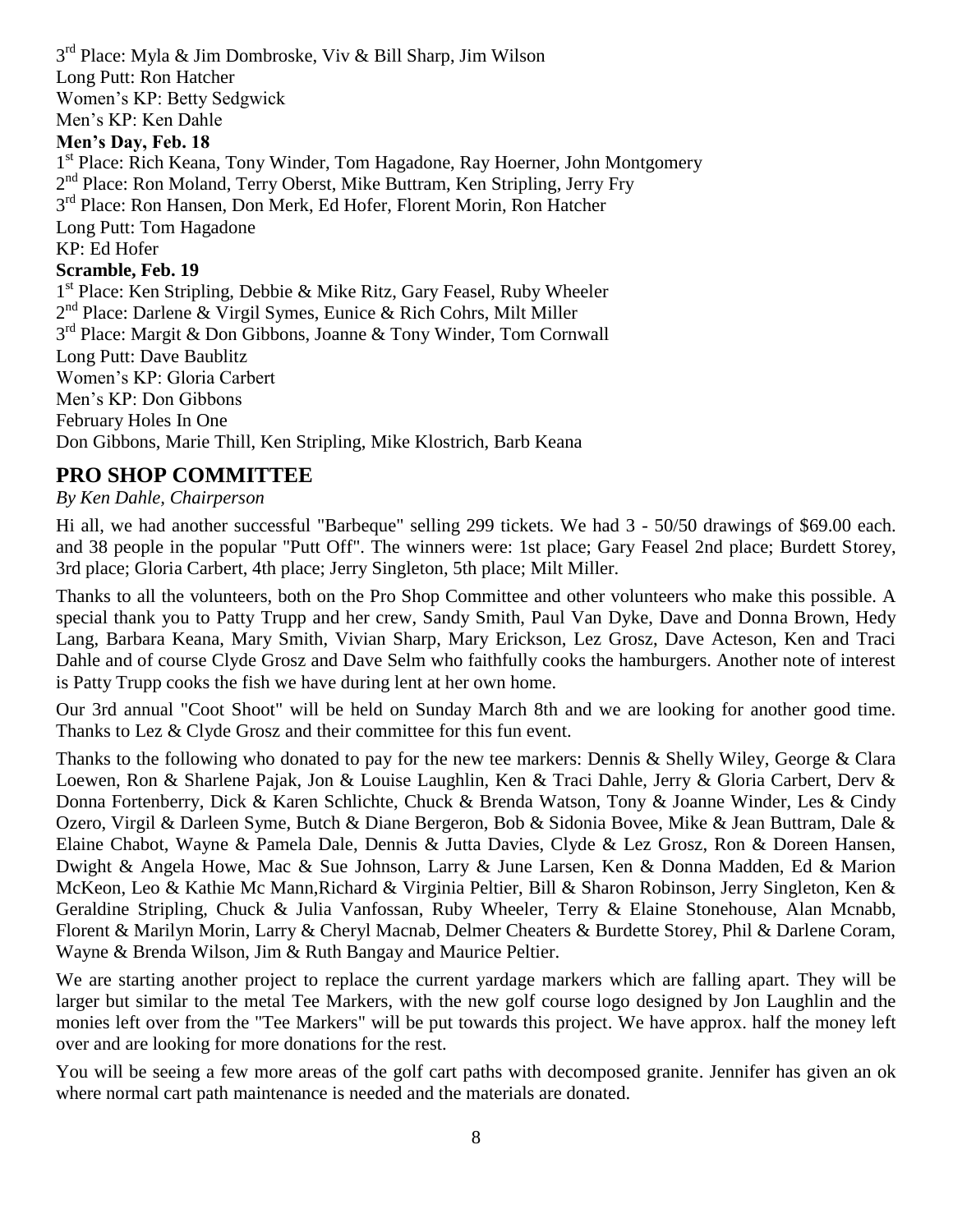We will have a new Pro Shop Committee by our next newsletter and I would like to take this opportunity to thank all the volunteers for making this a fun and successful year. I hope we have a lot of people sign up for this important and fun committee, and if you do not want to serve on the committee but would like to help set up for special functions (barbeque) please let us know.

### **ACTIVITIES UPDATES**

#### *By Linda Sommerville*

The past two months have been very busy for all of us--whether you attend or volunteer at our Happy Hours or Special Dances or partake in a game of golf/tennis or pickle ball you have probably been busy. Tournaments everywhere along with three special dances and two more over the next few weeks.

A very special thanks go out to the February Committee who made it all look easy and fun. Without volunteers lending a hand none of the great events throughout the park would happen and many friends would not be made. Thanks to everyone out there that gave of themselves so others can enjoy. There can never be too many volunteers on hand the more we have the easier the job - sign up board in hall outside of Grand Room doors with a rotating calendar of dates.

Special thanks also go out to Louise and Jon Laughlin - they organized multiple bus trips over the years and Jon has been the photographer in the park for most any activity. The things that Jon has contributed to the resort is too long to list. They are ultra-volunteers and if you see them please take the time to say "Thank You".

Another longtime volunteer - Delma Turgeon - announced at the Activities February Meeting that she would no longer be a part of the team - after approximately 20 years of service. Delma's recent roles with the team included organizing Veterans Day, Memorial Day for many years and assisting family members with Memorial Services for multiple Riverview Residents. As a longstanding member of the team along with many others Delma was involved in the initial planning of the many events that the Activities team currently have as annual events. There are many in the resort that are past members of the teams we have here in Riverview - as we say thank you to Delma we also thank all of you for having been a part in creating a resort with so many activities that it has become a place we all love.

### **A Reminder**

Anyone wanting to post "Activity" pictures in the clubhouse, submit them to the office.

### **MARCH ACTIVITIES**

#### *By Linda Sommerville*

**Tuesday March 3rd** - Tickets for St. Patrick's Dance go on sale - \$12 **Saturday March 7** - Patio Sales - residents 8 a.m. public 9 a.m. till 1p.m. Crisis Center pick up starts at 2 p.m. Please place items on side walk Happy Hour - Strangers - Potato Bar With Chili and dessert **Sunday March 8th** - Annual Coot Race Golf Tournament - details in the Pro-shop **Saturday March 14** - Happy Hour - Pulled Pork Coleslaw and cookies - Double D **Tuesday March 17th** - St Patrick's Dance - reserved seating - Corned Beef and Cabbage - The Kid and Nic Band - 5:00 p.m. to 9:30 p.m. Dinner at 6:00pm **Tuesday March 17th** – Regular Board Mtg. **Saturday March 21st** Happy Hour Sloppy Joes, Chips and Cheese Cake Band - Class Act **Sunday March 22nd** – "In The Spirit" - Bullhead City Players - tickets on sale now \$8 **Tuesday March 24th** - Tickets go on sale for the "Sock Hop", Saturday, April 4th - Class Act – Hamburgers/Chips and Root Beer Floats - tickets \$6 Reserved Seating **Thursday March 26th** – NO GOLF SCRAMBLE: Club Championship begins **Saturday March 28th** - Happy Hour - Pizza, Salad, ice cream - Strangers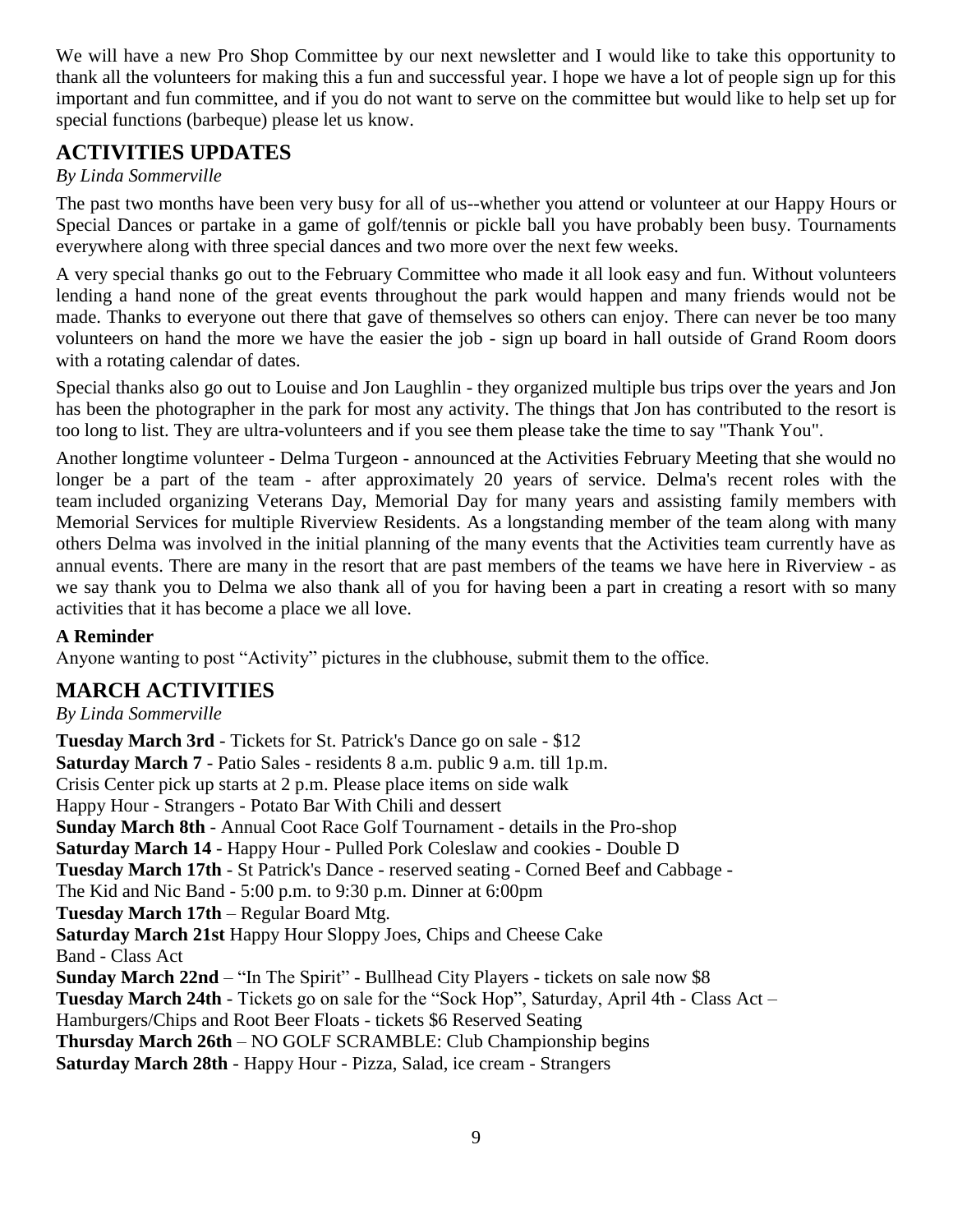### **IN THE SPIRIT**

#### *By Sandy Heldt*

River Cities Community Theater Players, in conjunction with Riverview Resort presents "In The Spirit," a comedy written by Matthew Carlin. The plot of the play is:

A family of ghosts inhabits the house in which they were killed 100 years earlier. Their unfortunate demise is re-enacted with each family member "dying" in the same spot every night.

The family's interactions with visiting "livers," as they call the living, are the stuff of extreme hilarity. Matthew Carlin successfully mixes comedy with murder.

The play will be performed on Sunday, March 22nd in the Grand Room. Show times are 2 p.m. and 4 p.m. with seating limited to 120 people per show.

Tickets will be available on Tuesdays and Thursday's 1-3 in the shuffleboard room starting February 24th.

Come and see some of our resident actors.

Contact Doreen Hansen at 928-542-6905 for tickets and ticket information.

### **CALLING ALL COOTS!**

*By Les Grosz*

The 3rd Annual Coot Open 9-hole golf scramble has been scheduled for Sunday, March 8. Sign-up at the Pro Shop begins Feb.4. The cost is \$15 per golfer which includes 9 holes of golf and dinner. The deadline to sign up for golf is March 4 and is limited to the first 90 golfers. Teams will be picked at random.

We will be serving pork roast, au gratin potatoes & salad for dinner. All non-golfers are invited to join us for dinner for \$5. Meal tickets can be purchased at the Pro Shop until March 1. Bring your own beverages and watch the coot races which will start at 4:30 with dinner to follow.

Coot T-Shirts will also be on sale and can be ordered at the Pro Shop.

If you have questions, stop in at the Pro Shop for more details.

This is a cart path fund raiser. Phase 1 of the cart path improvements have been approved as a result of all your hard work and donations.

Thank you!

*Board Approval Pending*

**Riverview Resort Owners Association**

**Regular Board Meeting Minutes**

**Tuesday, February 17, 2015**

*Minutes attested to and respectfully submitted by: Ed McKeon, Association Secretary, Pro tempore.*

Ed McKeon called the meeting to order at 09:00 AM.

Board Members present at the meeting: Ed McKeon, Gene Clipperton, Traci Dahle, Larry Meier, Karen Schlichte, and Terry Oberst. Leo McMann was absent with notice,

Jennifer Myers, Administrator.

45 Association members present

### **Board Update/Comments:**

Ed McKeon thanked noted that this was Larry Meir's last meeting of his term and thanked him for his service. It was also noted that Larry had to leave the meeting early.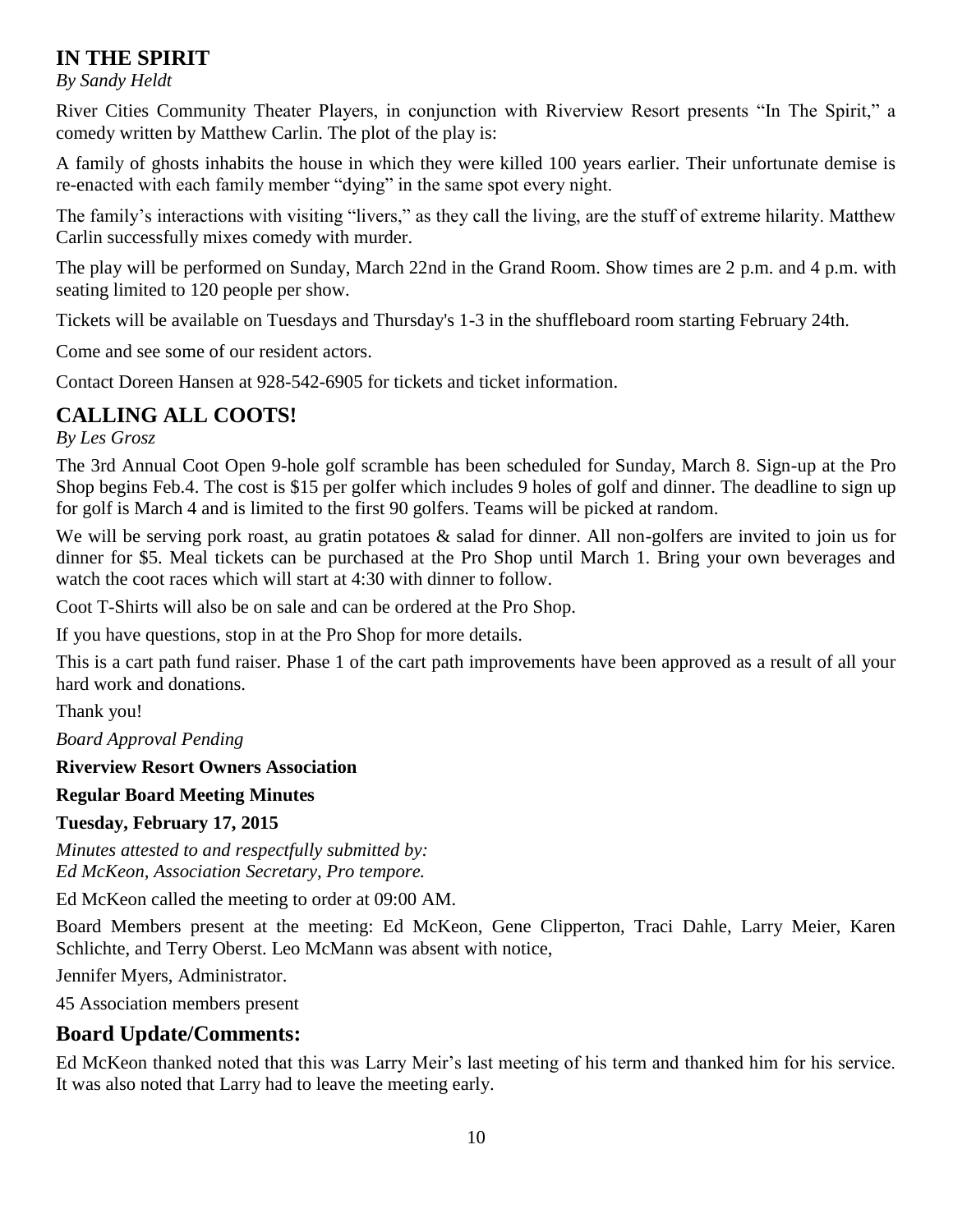Karen Schlichte reported on the recycling situation: I am sorry to say we didn't get cooperation from very many residents and we have had to pull two recycle bins. The number one problem was that when garbage bins were full rather than go to several other places in the park that doesn't have the high usage as the Kobe area and near the pool they proceeded to put garbage in the recycle bins. So both of those places will now have only garbage bins. You can recycle at the tennis area and at the back wall near the bone yard. Those two places are the only recycle areas. There are several areas where you can deposit your garbage: at the right as you enter the resort, and left as you come up Kobe. Those that use Kobe as you are leaving the resort you have another garbage bin if you turn right on Saipan Circle and on your right as you wait for the gate to open is another one. Then one at the pro shop parking lot and one on Jacarta Drive and of course the one at the south wall near the bone yard and two at the tennis courts.

Please do your part by keeping our garbage areas clean, if your bins are full please take the time to find another one and don't pile it up so it falls out all over the ground. Please remember: Green bins are for recycle and blue is for garbage.

### **Comments to the Board**:

Brad Gilson, Lot 163, suggested that the Association consider revising the golf cart parking on the northwest side of the Club house so as to accommodate parking for additional golf carts...

Lyman Henderson, Lot 189, expressed several positive reasons why he chose move here. He also offered several positive suggestions regarding procedures that could improve administration of our Property Improvement Rules. He also suggested that the BOD consider staining the retaining wall that continues from the wall on his lot.

### **Correspondence:**

A letter was received from Larry & Mary Lou Jourdan regarding the electronic voting system. Also, three letters were sent from the Activities Committee Secretary, Jan Werra regarding the committee's contributions to the cost of the kitchen refrigerator and freezer, purchase of the message board in the mail/shuffleboard area and the purchase of an Epson video projector.

### **Reports:**

**Administrator Jennifer Myers' reported:** Good morning. The debris bin is almost complete. The roll off will be inside of the concrete walls and the wall is short enough on the horseshoe pit side that you will be able to throw items over the wall, right into the roll off. It is probably not short enough on the road side to be able to do that. It is my understanding that there will be a concrete slab poured partway to enable the truck to pull out. In the future, we will also look into a gate to cover the front. I am currently corresponding with a few structural engineers regarding the perimeter wall. It is crumbling and cracking in certain areas. I realize that there are portions that need to be painted, but I have instructed maintenance not to paint it until further instruction. There have been a few people concerned that they keep receiving emails regarding the electronic voting. The reason for this is that a mass email is sent out to everyone that we have an email address for as a reminder. If you have already voted either by paper or electronic, please disregard the email. The picnic table that was requested by the L&M Committee has been ordered and should arrive in about 4 weeks. The fridge and freezer for the kitchen was ordered some time ago and should be arriving any day now we are looking to install more motion lights in the clubhouse. This will save on electricity as well as make it safer. Thanks to the Activities Committee for the purchase of the LED reader board located in the shuffleboard room right above the double doors. Current activities and events will be posted there. Thanks to Ken Dahle for taking the time to program it and to figure it out.

I hope everyone gets a chance to get out and enjoy this beautiful weather!

**Treasurer Report reported by Karen Schlichte**. Year end, 2014 reports are in. You can tell we have more residents living in our resort by some of our HOA income totals. Vender income is over our budget figure, as is water machines and office services and resident Internet income. Expenses for HOA utilities continue to be a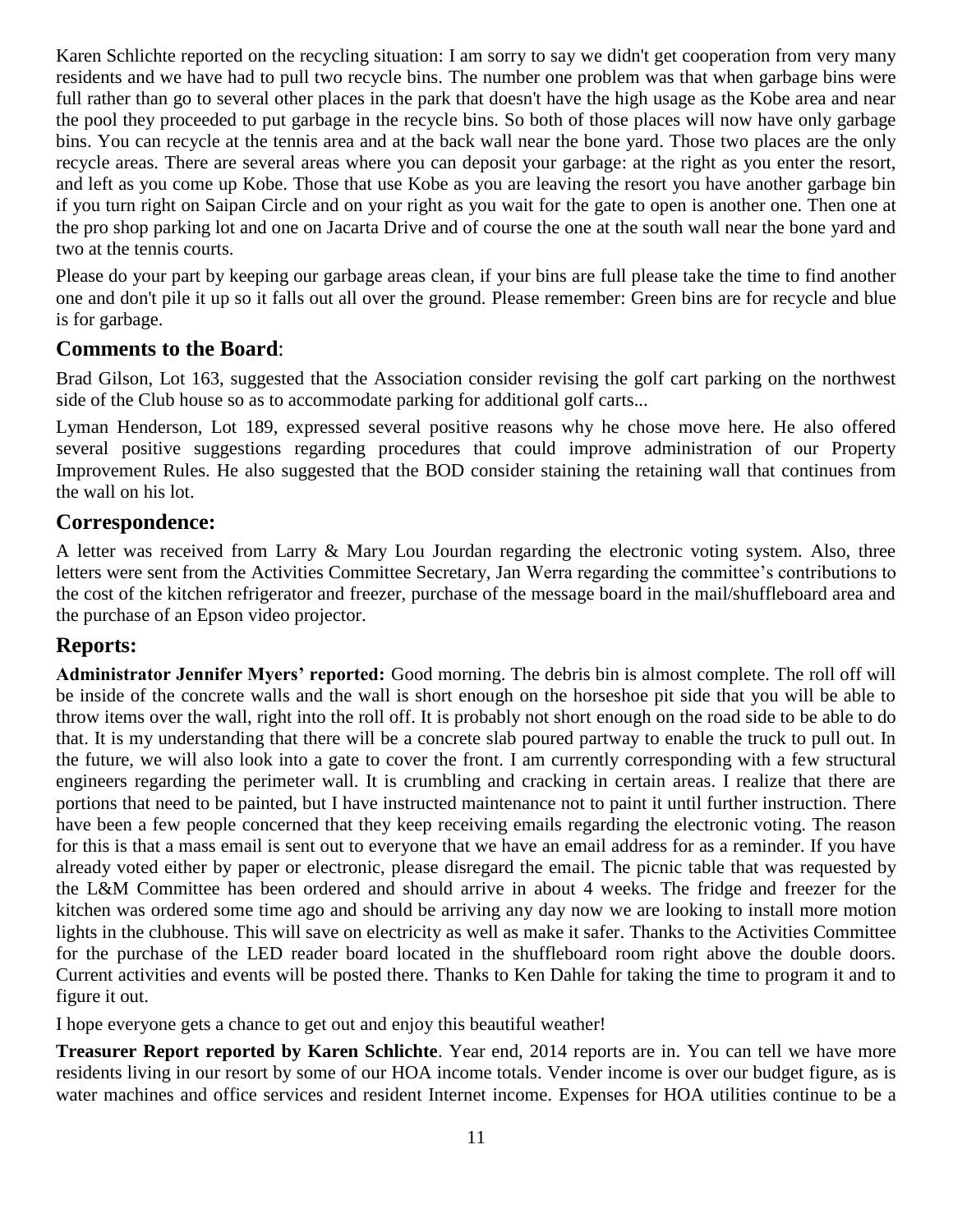challenge. Higher clubhouse usage and trying to guess at next year increases in October of the year before are the challenges we face. Our maintenance expenses are under budget by \$27,320, thanks to our staff. Great job guys! Our golf course did better than what we budgeted. We exceeded our income budget by \$32,626 and kept our expenses under budget by \$2,946. With our great weather and influx of new residents maybe we can beat that! One thing that you might not know is if you buy a punch card to use when playing golf it's considered a membership therefore we do not pay any sales tax on it, if you pay with cash for a round we pay sales tax. So, we can keep more of your money with a punch card. For those of you who have guests it would be nice for you to buy a punch card to use when they play, whether you collect from them is up to you. The bills are in for the roof and ACC and new gas lines project. With payments in January of \$43,336 our total expense for this project was \$325,877. There is still some cleanup of the sky lights and you will notice on the agenda another unforeseen expense. This project was not without its problems. All in all 2014 was a good year for the resort. Welcome to all our newcomers. Now just for some information you might be interested in. We purchased the new Bobcat for \$86,925 on a four year interest free contract to begin with its first payment in January. Monthly payments are coming out of the Reserve account. The new copier was a great deal. We purchased the floor model for \$10,429 where a new one would have been around \$30,000. The company didn't service the machine for office use therefore we had printing problems when we needed it the most. But as you can see by the newsletter it's up and running and the upgrade was well worth it. I have a correction for my January Board meeting Treasurer's report. The corrected amount for the Reserve balance is \$759,077. I had deducted some roof project expenses that actually did not come out until January. This balance is reflected in the yearend total. Also the Smart car was purchased for \$13,893 and added to the HOA assets.

January month end reports are complete. HOA Internet income has exceeded his budgeted amount by \$1,725, another reflection of having many more residents here. Most income items have exceeded the monthly budget amount while expenses are under budget due to their cycle dates. Now the Reserve total at the end of January was \$667,222. With our monthly assessment and interest and selling of equipment for \$7,000 income for the Reserve was \$18,471, expenses was \$64,815. \$48,336 was various roof project expenses and \$10,429 was for the new printer, \$4,205 was for half of the kitchen freezer and refrigerator, as the Activity Committee paid the other half, then \$1,844 payment for the Bobcat. Golf course has exceeded in most income areas. Membership for residents and punch cards and nonresident green fees were all over budget. Good weather plays a big part of our income totals for the golf course. All other areas are below our budget amount so the golf course for the month of January is in the black. It is a very good start for 2015. Continuing good weather will be a blessing as I see our golf course is busy most of the time.

#### **Committee Reports**

**Election Committee**: Nancy Willson, Lot 247 reported that about 11% of ballots had been returned electronically and 42% paper ballots have been returned so far and encouraged the members present to be sure to vote by 4:00PM February 24<sup>th.</sup> She asked that you mark your calendars for the Annual Members meeting to be held here in the Grand Room on February 25<sup>th</sup> at 2:00PM. There will be refreshments and some door prizes.

**Pro Shop Committee**: Ken Dahle, Lot 413 reported the January BBQ had 267 tickets sold and although it was a little rainy, it was a fun day. In the "putt-off" we had 23 putters with the following winners:  $1<sup>st</sup>$  place, Art Engen,  $2^{nd}$  place, W.D. Allen,  $3^{rd}$  place, Debbie Ritz, and  $4^{th}$  place, Joe Young. We had three winners in the 50/50 drawing of \$50 each. We had 32 couples and 5 singles donate to our new "Tee Markers" and "Yardage Markers" project. The Tee markers are all on the Tee Boxes on every hole and look very nice with the gold Riverview logo. They are made of heavy steel and will last indefinitely. Our yardage markers are on order and should be here in April. The new designs by Jon Laughlin on both of these projects are very nice and we will not have to replace them like we have been doing every year or two. They are also made of heavy steel. Anyone who is interested in donating to this project should contact me or give it to Lee at the Pro Shop so we can give it to the Pro Shop Committee. Anyone donating will be recognized in the monthly newsletter until we are finished with this project. Thanks to everyone who makes these things happen. Calendars are available in the Pro Shop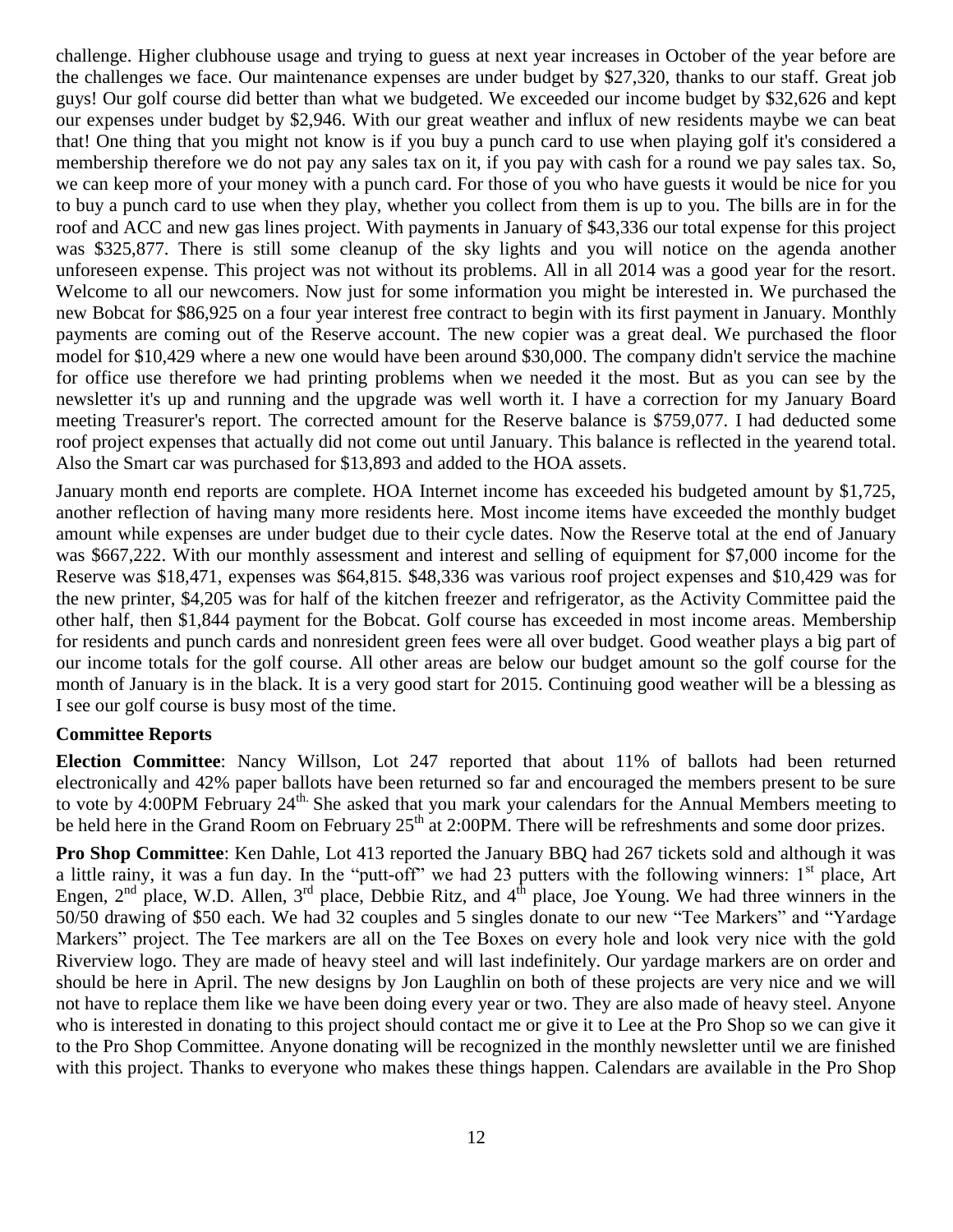for a cost of \$3.00 each and we still have cook books available. The next BBQ will be on February  $27<sup>th</sup>$  at 12 noon.

**Activities Committee Chair**, Linda Sommerville, Lot 69 reported new shelving in the kitchen pantry was it was all reorganized by Mary Bowden and Carol Johnson. She gave them a big "thank you" from the Activities Committee. She also mentioned the donations made by the Activities Committee mentioned earlier under the correspondence section of the meeting. In addition, funds were donated to assist in the upgrading of the craft room and some funding for "Stretch & Tone equipment. The committee is also exploring any way to improve the sale of tickets to the usually large dance events. The St. Patrick's dance tickets go on sale March 3<sup>rd</sup>.

**Maintenance/Landscape Committee**: Dean Willson, Lot 247. (Verbally given by Traci Dahle) reported by giving thanks to our Park Maintenance staff members; Jeff, Rick and Chris together with volunteers; William McGlynn, Ken Hamilton, Richard Schlichte and Dean Willson the water main valves were cycled on 6 February to ensure they have will close and open as needed in an emergency. Several of them required the sleeve to reach the valve to be vacuumed to remove dirt and loose road material that prevented the valve from turning. Our committee plans to complete the annual polishing of park signage on March 13 to protect their fading from the sun's ultraviolet light. A new vinyl coated steel picnic table with four attached benches should arrive this month in front of the dog park fence on the new ruby red rock near the Casablanca Gate to provide a pleasant location to rest and enjoy one another's company and the scenery just outside this dog park. Be looking for an improved landscape along the roadway entrance at the Kobe gate as ruby red rock will replace some of the desert rock by our Park Maintenance. In response to BOD agenda item 15.01.11 (Subject: Water conservation at Riverview needs to be explored) as directed to Infrastructure and Landscape/Maintenance committees. Therefore, we have sent the copies of the "Arizona Municipal Water Users Association" web reports listing of "Low-Water Trees" and "Low-water Shrubs" to the BOD members. We recommend that these web reports be used by our association as guidance for all new landscape plants within the resort. Our next meeting and the first for 2015 -2016 year will be at 10 am on 2 March 2015 in the Pro Shop Lounge.

**Safety and Security** – Carol Johnson: Reported on current safety issues.

**Communication Committee**-Jon Laughlin Lot 295: Asked if Agenda Item 15.02.10 be taken up first because he was in the process of obtaining a sign for the side of the Smart Car.

### **Approval of the Agenda:**

Gene Clipperton moved and Terry Oberst seconded to approve the agenda as amended by moving AI #15.02.10 and adding 15.02.18, Staining of Common Area wall next to Lot 189. The motion passed unanimously.

### **Approval of the Consent Agenda:**

The consent agenda included the Approval of the following:

Minutes of January 20, 2015 Regular Board Meeting and the addition of Margaret Brown to the Election Committee.

Gene Clipperton moved and Larry Meier seconded the motion to approve the consent agenda as presented. The motion passed unanimously.

### **Unfinished Business:**

Karen Schlichte moved and Clipperton seconded to remove agenda item 14.12.02 from the table. Motion approved. Karen Schlichte moved and Gene Clipperton seconded to approve adding shrubs to the common area behind Lot 260. Sue Bahl, an owner of Lot 260 indicated that their original plan was to add low maintenance shrubs to the area, but was told that would not be acceptable and revised the plan to add planters instead. Discussion revealed that board members favored shrubs over the proposed planter option. The motion passed unanimously.

### **New Business:**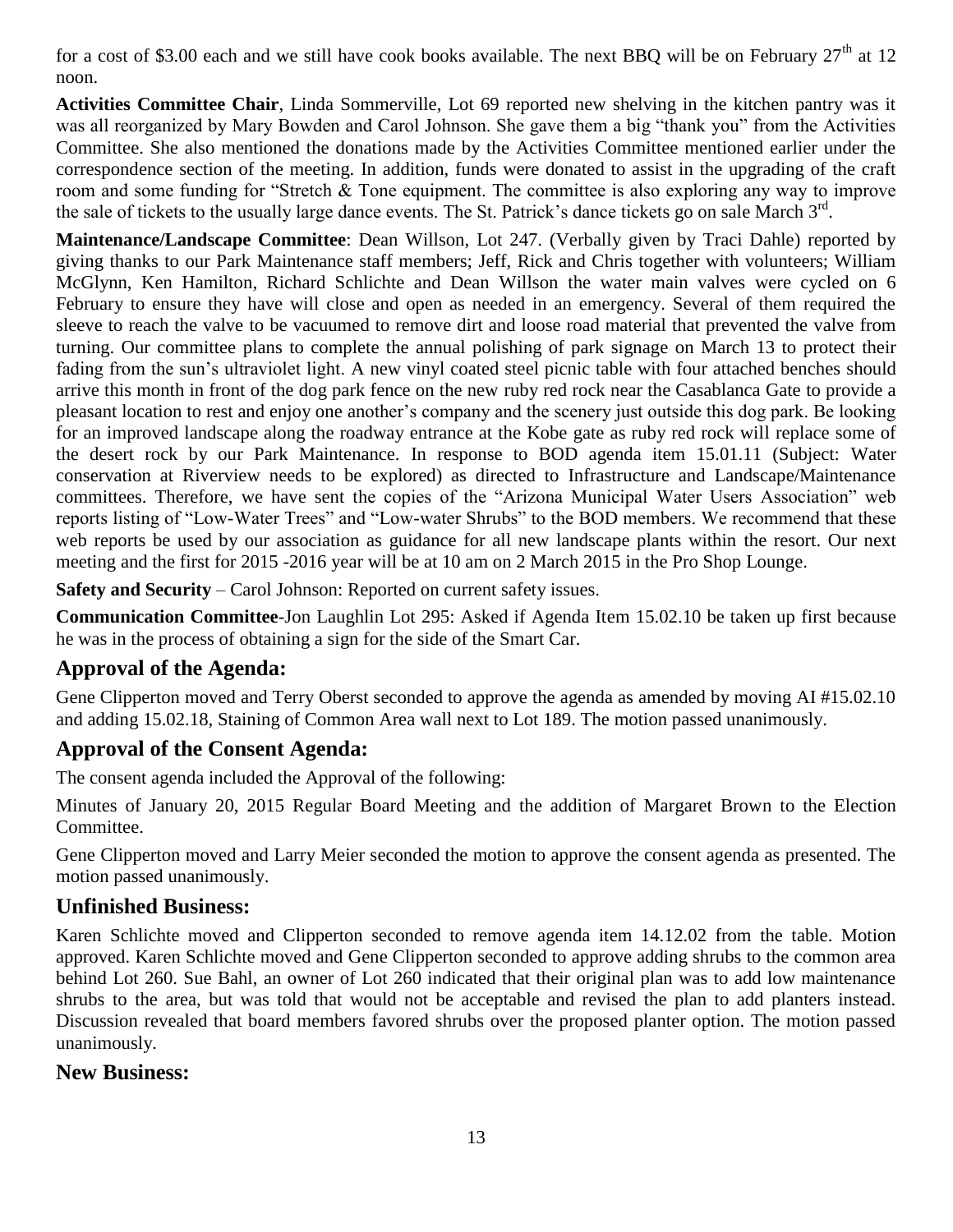Agenda Item #15.02.10 Karen Schlichte moved and Gene Clipperton seconded to change the title of Courtesy Officer to Safety Officer. Motion passed unanimously.

Agenda Item #15.02.02 Gene Clipperton moved and Larry Meier seconded to authorize the removal of 5 units and replace 2 with heat pumps. Install cap curbs on unused locations for a cost not to exceed \$18,000. Motion passed unanimously.

Agenda Item #15.02.03 Gene Clipperton moved and Terry Oberst seconded to approve the purchase of a used street sweeper attachment from GNT Pipeworks for \$1,800 plus the trade of our old tamper. Motion passed unanimously.

Agenda Item #15.02.04 Gene Clipperton moved and Karen Schlichte seconded to approve the adoption of the proposed Budget Development & Management Policy and to rescind all previous versions of budget development and procedures. Motion passed unanimously.

Agenda Item #15.02.05 Gene Clipperton moved and Karen Schlichte seconded to approve proposed Finance & Audit Committee Mission Statement and to rescind all previous versions. During discussion, Karen noted that audit of the water machine, stamps, and Internet modem transactions and monies were omitted. It was agreed that those items should have been added. Motion passed unanimously with the amendments.

Agenda Item #15.02.06 Karen Schlichte moved and Gene Clipperton seconded to approve the proposed Reserve Development & Management Policy and to rescind any previous versions of reserve budget development and procedures. Motion passed unanimously.

Agenda Item #15.02.07 Gene Clipperton moved and Terry Oberst seconded to approve the proposed Standing Committee Policy and the Committee Financial and Audit Responsibilities Policy and to rescind any previous versions of the Standing Committee policy. During discussion, it was explained that the intent is to remove the auditing of committees handling monies policies and separate them from other committee responsibilities. The motion passed unanimously. .

Agenda Item #15.02.08 Gene Clipperton moved and Larry Meier seconded to adopt the proposed Request for Proposal (RFP) Policy and to rescind any previous versions of this policy. Motion passed unanimously.

Agenda Item #15.02.09 Gene Clipperton moved and Terry Oberst seconded to adopt the proposed Property Improvement Rules and to rescind any previous versions. During discussion several questions were raised and it was moved by Gene Clipperton and Terry Oberst to table the action. It was noted that if anyone wanted a "redline" version to leave their name at the office. The motion to table was approved unanimously.

Agenda Item #15.02.11 Gene Clipperton moved and Terry Oberst seconded to adopt the above proposed Safety Rules & Procedures and to rescind all previous gate policies, rules and procedures. Motion passed unanimously.

Agenda Item #15.02.12 Gene Clipperton moved and Karen Schlichte seconded to approve the jetting of the sewer lines by Daniell's Septic for a cost not to exceed \$4,000. Motion passed unanimously.

Agenda Item #15.02.13 Traci Dahle moved and Gene Clipperton seconded to retain the blue golf cart and to dispose of the Golf Course white maintenance golf cart. During discussion it was noted that this is a revision to last month's action and that the disposal is still to be by way of silent auction. Motion passed unanimously.

Agenda Item #15.02.14 Karen Schlichte moved and Gene Clipperton seconded to have the dead or dying palm tree on Kobe and replace it with a sign or other decorative item at a cost not to exceed \$500. During discussion, Traci Dahle mentioned that there may a larger palm tree available and could be moved within the proposed cost. It was agreed that this would be an acceptable alternative within the motion. Motion passed unanimously.

At this point Larry Meier had to leave the meeting for an appointment. And again the Board and Association members recognized and thanked him for his service.

Agenda Item #15.02.15 Karen Schlichte moved and Gene Clipperton seconded to remove blinds on the shuffleboard room side of the multipurpose room and to replace the blinds on the parking lot side with horizontal blinds for a cost not to exceed \$1,000. Motion passed unanimously.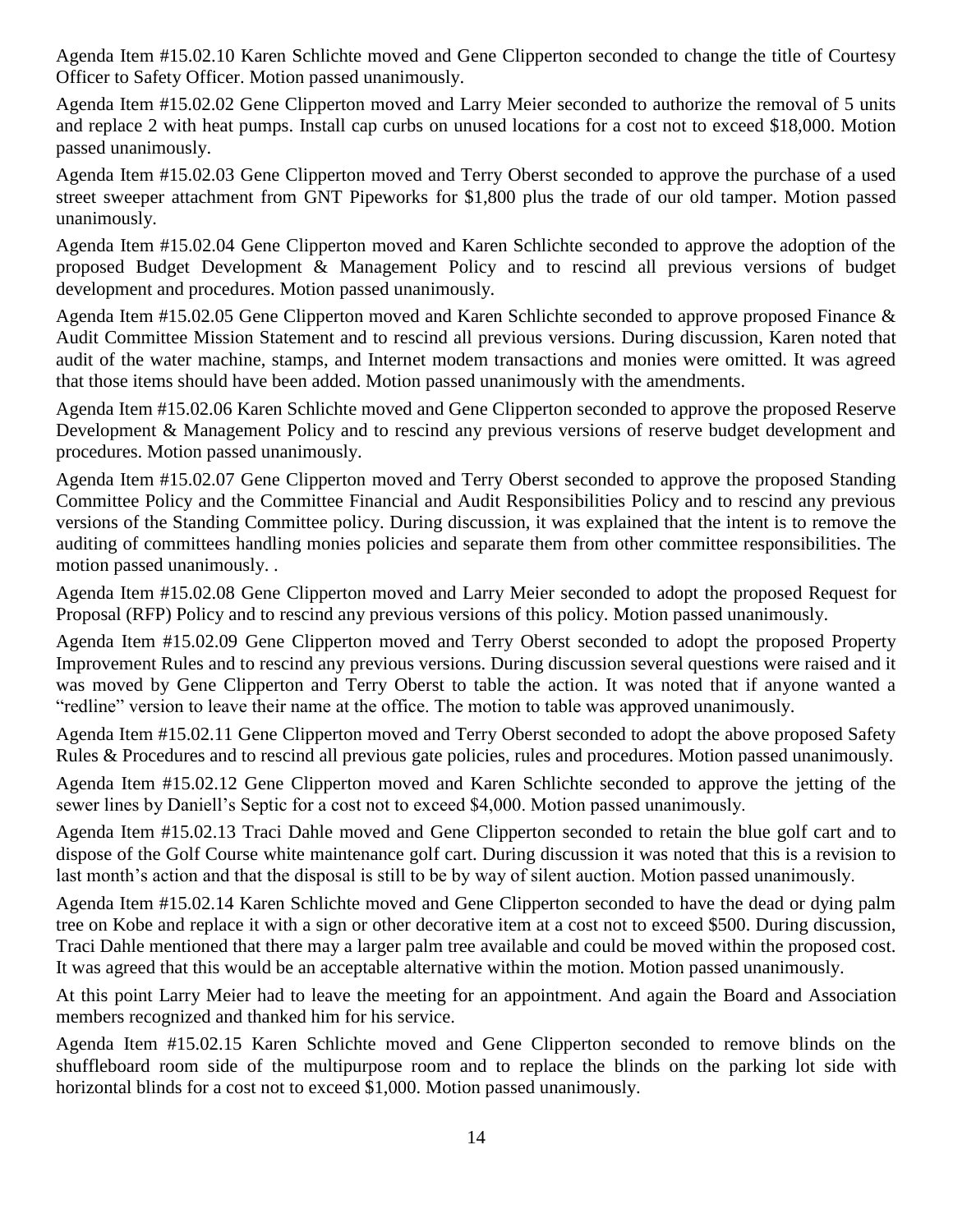Agenda Item #15.02 16 Gene Clipperton moved and Traci Dahle seconded to have the administrator continue her search and to submit a recommendation at the March BOD meeting on how best to proceed with repair/replacement of the association's exterior wall.

Agenda Item #15.02 17 Gene Clipperton moved and Terry Oberst seconded to purchase 20 loungers for the area at a cost not to exceed \$4,500 and dispose of all broken loungers. During discussion, it was suggested by Gene Clipperton that we consider purchasing lounge chairs that are more accessible to seniors and handicapped challenged. Jennifer Meyers, administrator stated that she would search for accessible chairs. Also, Traci Dahle suggested that we increase the amount allowed for the purchase. Traci Dahle moved and Gene Clipperton seconded a motion to amend the authorized amount to \$6,500. Both motions passed unanimously.

Agenda Item #15.02 18 Karen Schlichte moved and Gene Clipperton to authorize the staining of the common area wall extending from lot #189. The motion passed unanimously.

### **Director's Comments:**

### **Executive Session:**

Adjourned to executive session at 10:25

### **Adjournment:**

Terry Oberst moved and Gene Clipperton seconded, to adjourn the meeting at 11:20AM. The meeting was adjourned.